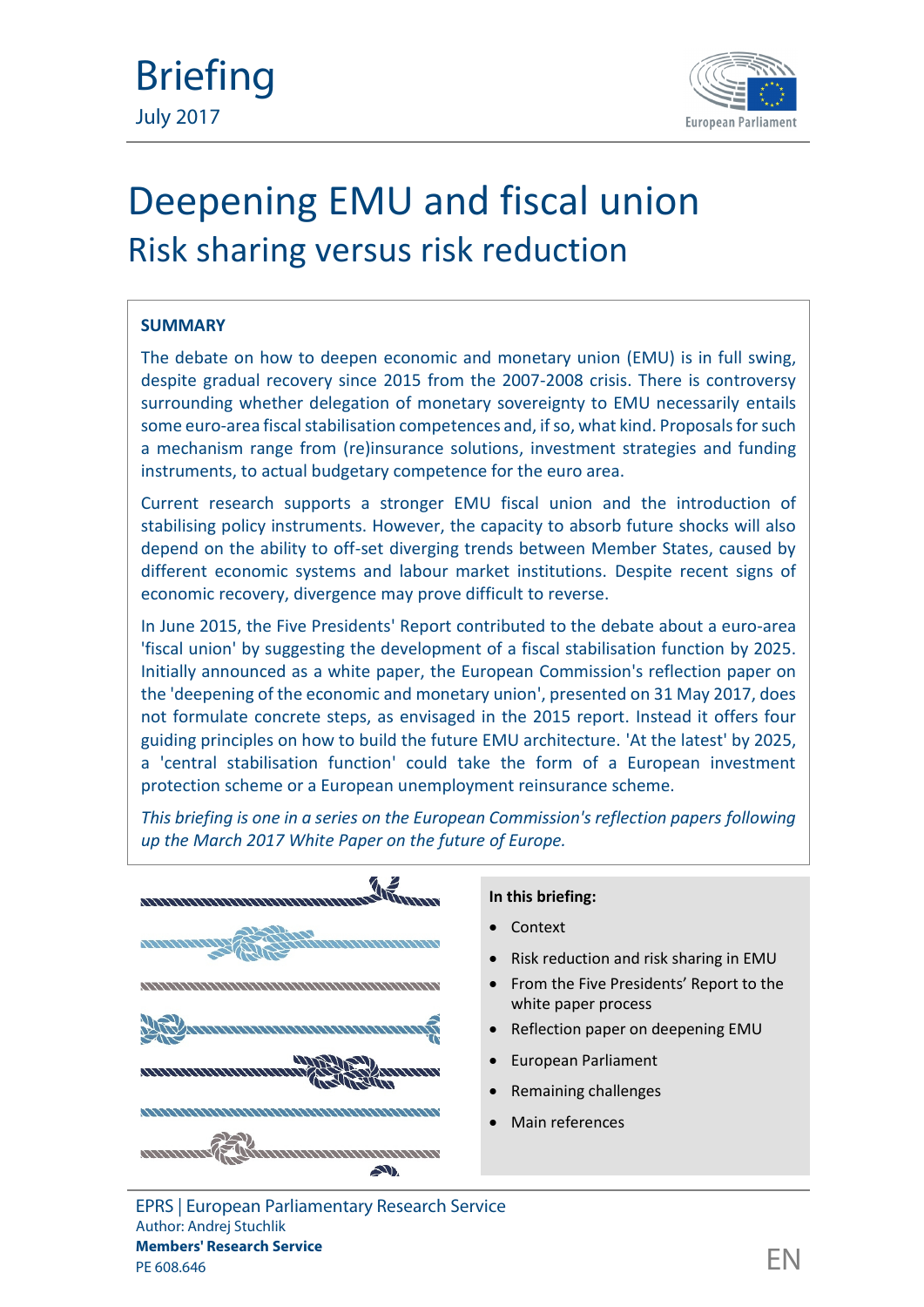# **Context**

After 2010, the financial crisis of 2007-2008 transformed into a debt crisis in some euro area Member States. Even seven years later, and with the economic and monetary union gradually recovering since 2015, the debate on how to deepen or 'complete' EMU is still in full swing.<sup>1</sup> Until 2008, '[debt-driven growth](https://www.cambridge.org/core/journals/government-and-opposition/article/state-driven-in-boom-and-in-bust-structural-limitations-of-financial-power-in-greece/FAE5FFCDD7A01440584D56CED5733B82)', real-estate bubbles and private debt developments contributed to idiosyncratic shocks in some countries. However, substantial controversy surrounds the question of whether the delegation of monetary sovereignty to the EMU necessarily requires some euro-area fiscal stabilisation competences as well, and if so, what shape these should take.<sup>2</sup>

Following up on discussions at European Union (EU) level, which formally began in June 2012 with the report of then European Council President Herman Van Rompuy, $3$  on 31 May 2017 the European Commission presented a reflection paper on the '[deepening](http://europa.eu/rapid/press-release_IP-17-1454_en.htm) [of the economic and monetary union](http://europa.eu/rapid/press-release_IP-17-1454_en.htm)'. It contains some considerations regarding future integrationist steps, including elements to deepen EMU's fiscal union.

Many of the current policy proposals to further delegate such competences to the euroarea level, and thus to widen the scope of **risk sharing** among its members, differ when it comes to assessments of a complementary amount of **risk reduction** within them.

# **Risk reduction and risk sharing in EMU**

## **The economic rationale for a fiscal union**

The economic rationale for an, at least partial, common fiscal policy hinges on two aspects. The first is **interdependence**: Member States remain responsible for their national fiscal policy. However, the euro area's interdependence and its unified monetary policy create concerns regarding the aggregate fiscal stance.<sup>4</sup> As a result, during (asymmetric) economic downturns, national efforts alone may prove to be insufficient and growing economic divergence only exacerbates this threat. While overall real GDP growth in the euro area seems to be growing again,<sup>5</sup> the economic divergence between Member States within the monetary union has increased since 2008.

The second economic argument relates to the **size of the necessary shock absorption**: compared with the United States of America (USA), the euro area has only one third of the capacity to mitigate and smooth out output shocks, both through financial and labour market incomes generated across borders and through cross-border fiscal transfers.<sup>6</sup>

Therefore, some argue that a fiscal capacity, for instance a common unemployment insurance, would help to increase this resilience through increased risk-sharing.<sup>7</sup> In essence, much of the debate follows two quite different approaches: one line of reasoning focuses mostly on the economic task of how to contain harmful spill-over of idiosyncratic shocks from one Member State to another, or just 'to contain the contagion'. At the same time, it aims to mitigate the negative downturn in a country hit by an asymmetric shock. Proponents of this *macroeconomic* view consider for instance (mostly automatic) stabilisation instruments such as European unemployment insurance, or some emergency funding (such as a 'rainy day fund') at EU or euro-area level. The main concern is to find **appropriate tools to de-politicise fiscal policy coordination**.

Another strand of the discussion leans more towards the *political* dimension of the issue: how to reduce governance complexity, enhance compliance and actively contribute to upward convergence. Since 2011 and in the aftermath of the euro-area crisis, established macroeconomic surveillance procedures have been substantially modified: the revised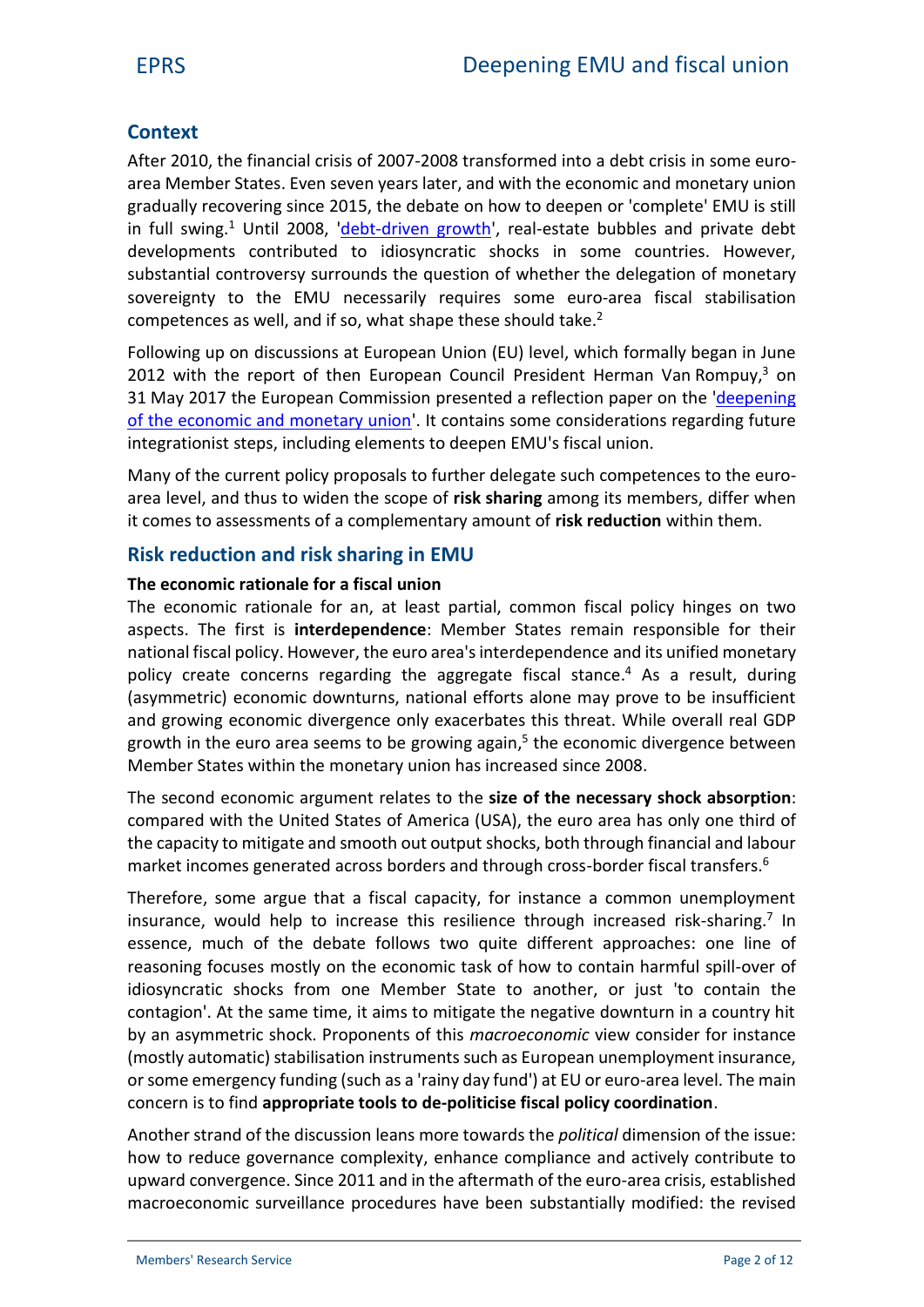European [semester framework](http://www.europarl.europa.eu/RegData/etudes/ATAG/2017/599261/EPRS_ATA%282017%29599261_EN.pdf) added to the existing Stability and Growth Pact an excessive deficit procedure and the [macro-economic imbalance procedure](http://www.europarl.europa.eu/RegData/etudes/BRIE/2017/599433/EPRS_BRI%282017%29599433_EN.pdf), yet compliance did not increase. Key proposals adopting this political focus contain, for instance, a euro-area treasury or a dedicated budget for the euro area.

#### **Policy options for a fiscal union**

Table 1 provides a general overview of five different concepts of a fiscal capacity for the euro area. They differ according to, first, their rationale and the scope of stabilisation intended; second, whether pay-outs should be triggered automatically, or result from political decision-making (with discretion); third, sources of funding. The most-cited reform options are an **insurance against cyclical shocks** (measured as GDP output gap), and two versions to mitigate large swings in unemployment in the monetary union: a **genuine European unemployment insurance** could top up and continuously support national budgets in economic downturns, while an **unemployment re-insurance fund** would only kick in during extraordinary economic crises. Less 'technocratic' options seek to create means that would not only allow mitigation of major macroeconomic shocks, but also support structural reforms in Member States, enhance public investment, and increase domestic demand. Such a **public investment strategy** could build upon the existing European Fund for Strategic Investments [\(EFSI](http://www.consilium.europa.eu/en/policies/investment-plan/strategic-investments-fund/)) framework and eventually become subordinated to a dedicated borrowing-lending institution, such as the European Stability Mechanism [\(ESM\)](https://www.esm.europa.eu/), or directly to the Commission. A European Parliament [resolution](http://www.europarl.europa.eu/sides/getDoc.do?type=TA&language=EN&reference=P8-TA-2017-0050) suggests eventually transforming the ESM into a European monetary fund (see below). Finally, a dedicated **euro-area budget**, including some delegated competences for own resources, is advocated by those who consider it might become the nucleus for a genuine euro-area treasury.

To set up any minimum provision regarding unemployment protection at EU level would necessarily imply some form of harmonised labour law, while at the same time it might foster the convergence of European labour markets.<sup>8</sup>

**Stabilisation scope Payment trigger Sources of funding**

|                                                               |                                              | Stabilisation scope      | Payment trigger  | Sources of Tunding                                                   |  |
|---------------------------------------------------------------|----------------------------------------------|--------------------------|------------------|----------------------------------------------------------------------|--|
| <b>Absorbing cyclical</b><br>shocks/'rainy day fund'          |                                              | Macroeconomic            | Automatic        | Member States' contributions                                         |  |
| Unemployment<br>scheme                                        | European<br><b>Unemployment</b><br>Insurance | Macroeconomic and social | Automatic        | Member States' contributions,<br>or individual contributions         |  |
|                                                               | (Unemployment)<br><b>Re-insurance fund</b>   | Macroeconomic            | (Semi-)Automatic | Member States' contributions                                         |  |
| <b>Public investment strategy</b><br>(European Monetary Fund) |                                              | Macro- and microeconomic | Discretionary    | Member States' contributions,<br>'own resources', capital<br>markets |  |
| Euro-area budget<br>(Euro-area treasury)                      |                                              | Macro- and microeconomic | Discretionary    | Member States' contributions,<br>'own resources', borrowing          |  |

| Table 1 – Stylised overview of possible policy instruments |  |  |  |  |  |
|------------------------------------------------------------|--|--|--|--|--|
|------------------------------------------------------------|--|--|--|--|--|

Source: D'Alfonso, Stuchlik, 2016, p. 11. A 2016 [IMF paper](https://www.imf.org/external/pubs/ft/scr/2016/cr16220.pdf) explores options for a 'central fiscal capacity' and applies a similar classification according to the level of political interference (automatic vs discretionary): 1) A so called 'tax transfer scheme' that could take the form of targeting output gap or unemployment; 2) A 'borrowing-lending scheme' which would entail a central entity, similar to a multilateral bank, and mirrors the proposal of a public investment strategy in table 1; 3) Finally, a 'small euro-area budget' which would receive revenues in the form of contributions of Member States.

## **Insights from current research**

*Academic views and think-tanks*

While most academic studies agree on the need to improve the euro area's institutional set-up, not all of them acknowledge the need to also strengthen its nascent fiscal union.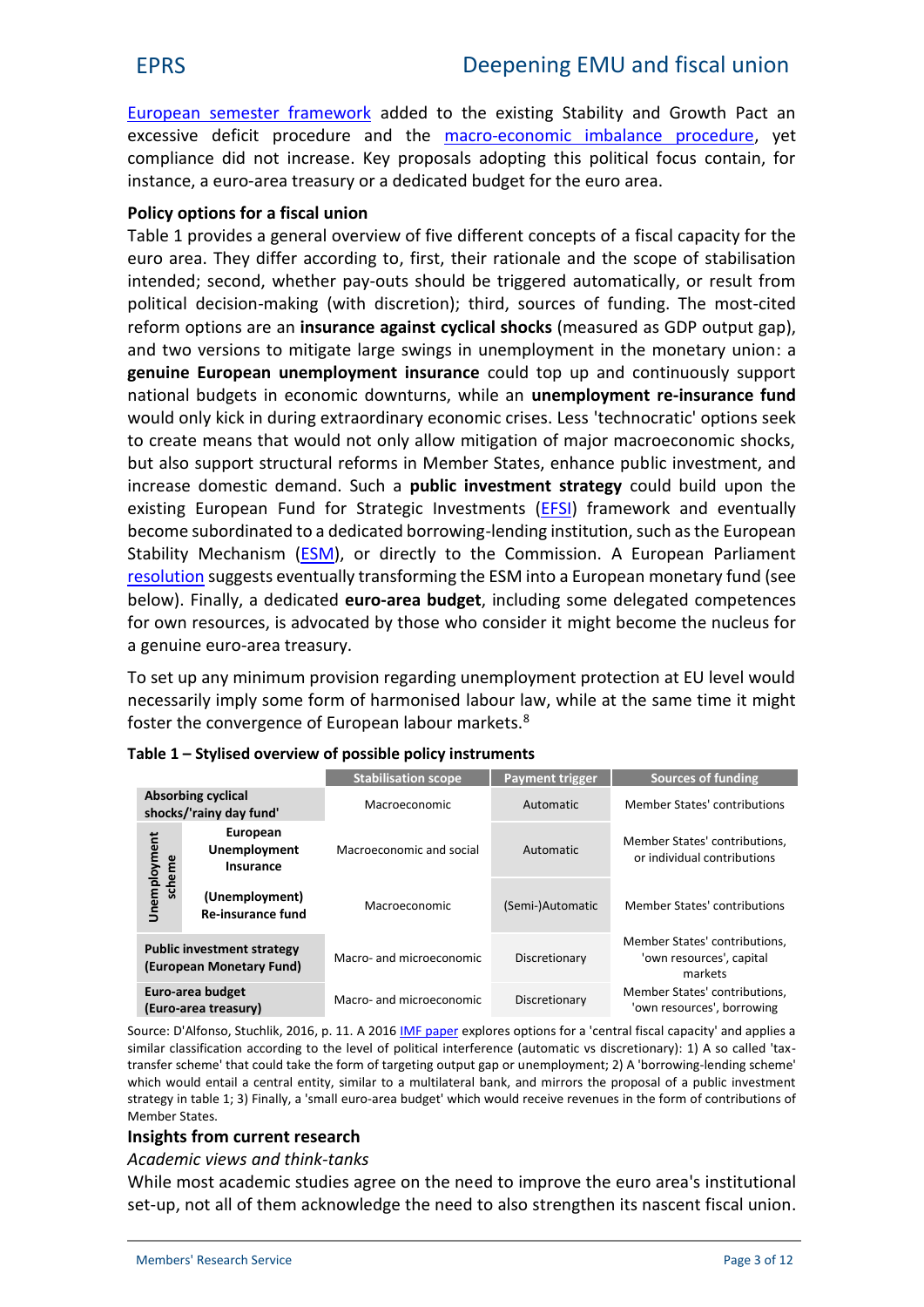This stems from different views asto the main root causes that led to the 2007-2008 crisis in the first place. [Becker and Fuest](https://www.nomos-elibrary.de/10.5771/1610-7780-2017-1-50/eine-eurozone-souveraener-staaten-jahrgang-15-2017-heft-1?page=1) view **non-compliance with European rules**, such as the Stability and Growth Pact, as one of the main malign forces. The lack of effective banking regulation (and insolvency procedures for sovereigns) only exacerbated the problem. However, if the lack of Member State self-restraint holds true, then deepened coordination, as envisaged in the Five Presidents' Report (see below), will not be able to remedy the issue. [Brunnermeier, James and Landau](http://press.princeton.edu/titles/10828.html) might consider this to be a somewhat typical German account while other countries, like France, have 'considered the euro area framework as flexible, to be overseen by governments'. The authors trace 'philosophical differences' back to different government structures and traditions, arguing that, apart from different states' (*Realpolitik*) interests, an underlying 'battle of ideas' results in different notions of cornerstones of [euro-area governance](http://www.europarl.europa.eu/RegData/etudes/IDAN/2015/571319/EPRS_IDA%282015%29571319_EN.pdf): rules versus discretion, liability versus solidarity, solvency versus liquidity, and austerity versus stimulus.

With a political economy perspective, **[Scharpf](http://www.mpi-fg-koeln.mpg.de/pu/mpifg_dp/dp16-15.pdf)** argues that some of the centrifugal forces witnessed since the crisis may rather relate to the **different 'business models'** of euro area Member States, embodied in the question of whether gross domestic product (GDP) growth hinges rather on exports (and savings abroad) or domestic demand (see Table 2). $9$ For instance, Germany's tradable sector is a much bigger share of its economy than in France, Spain or Italy (and it grew much faster since the introduction of the euro). Also, its specific collective bargaining structures allowed for wage restrictions during the recession in the 2003-2005 period and the years to follow.<sup>10</sup> Hence, Germany's exportdriven recovery, coupled with fiscal consolidation measures after 2003, may not be an easily accessible blueprint for others to replicate and may be more idiosyncratic than assumed so far.

|           | 1979  | 1989  | 1999  | 2008  | 2016  |
|-----------|-------|-------|-------|-------|-------|
| ES        | 13.77 | 16.68 | 26.40 | 25.32 | 33.07 |
| EL        | 15.17 | 15.95 | 19.26 | 23.37 | 30.15 |
| DE        | 17.87 | 22.36 | 27.04 | 43.46 | 46.01 |
| <b>FR</b> | 20.58 | 21.48 | 25.72 | 27.39 | 29.26 |
| PT        | 21.19 | 29.46 | 26.47 | 31.13 | 40.29 |
| ΙT        | 22.46 | 18.57 | 23.25 | 26.96 | 29.98 |
| IE        | 44.47 | 58.87 | 86.72 | 84.15 | 120.0 |
| <b>NL</b> | 48.19 | 55.41 | 60.24 | 71.64 | 80.81 |

| Table 2 – Exports as a % share of GDP in selected euro-area Member States |  |
|---------------------------------------------------------------------------|--|
|---------------------------------------------------------------------------|--|

Source: Scharpf, F.-W., 2016, pp. 9 & 13, and author's compilation based on [OECD data](https://data.oecd.org/trade/trade-in-goods-and-services.htm).

Equally, [Veselý](https://www.socialeurope.eu/2017/04/can-europe-converge-convergence-mean/) finds it unlikely to expect a reorientation to more domestic demand from 'northern' Member States with export-driven economies and a preference for sending savings overseas rather than spending them domestically. Instead, the issue of convergence needs to be taken more seriously and he advocates a joint approach to create a convergence code.<sup>11</sup> In his view, a budgetary capacity could address investment gaps and reforms and would help peripheral countries to 'upgrade their economies without suppressing domestic demand'. [Wolff](http://bruegel.org/2017/05/what-could-a-euro-area-finance-minister-mean/), of the Bruegel think-tank, considers increasing investment alone insufficient to justify a dedicated budget for the euro area, but he concedes that a discussion on euro-area fiscal policy is needed, since all proposals contain trade-offs.

But even when **fiscal consolidation** is actually happening, to define its'success' may prove tricky: [Haffert and Mehrtens](http://journals.sagepub.com/doi/abs/10.1177/0032329214556276?papetoc=&) challenge the customary assumption that fiscal consolidation will strengthen fiscal capacity. Their case study of public expenditure in six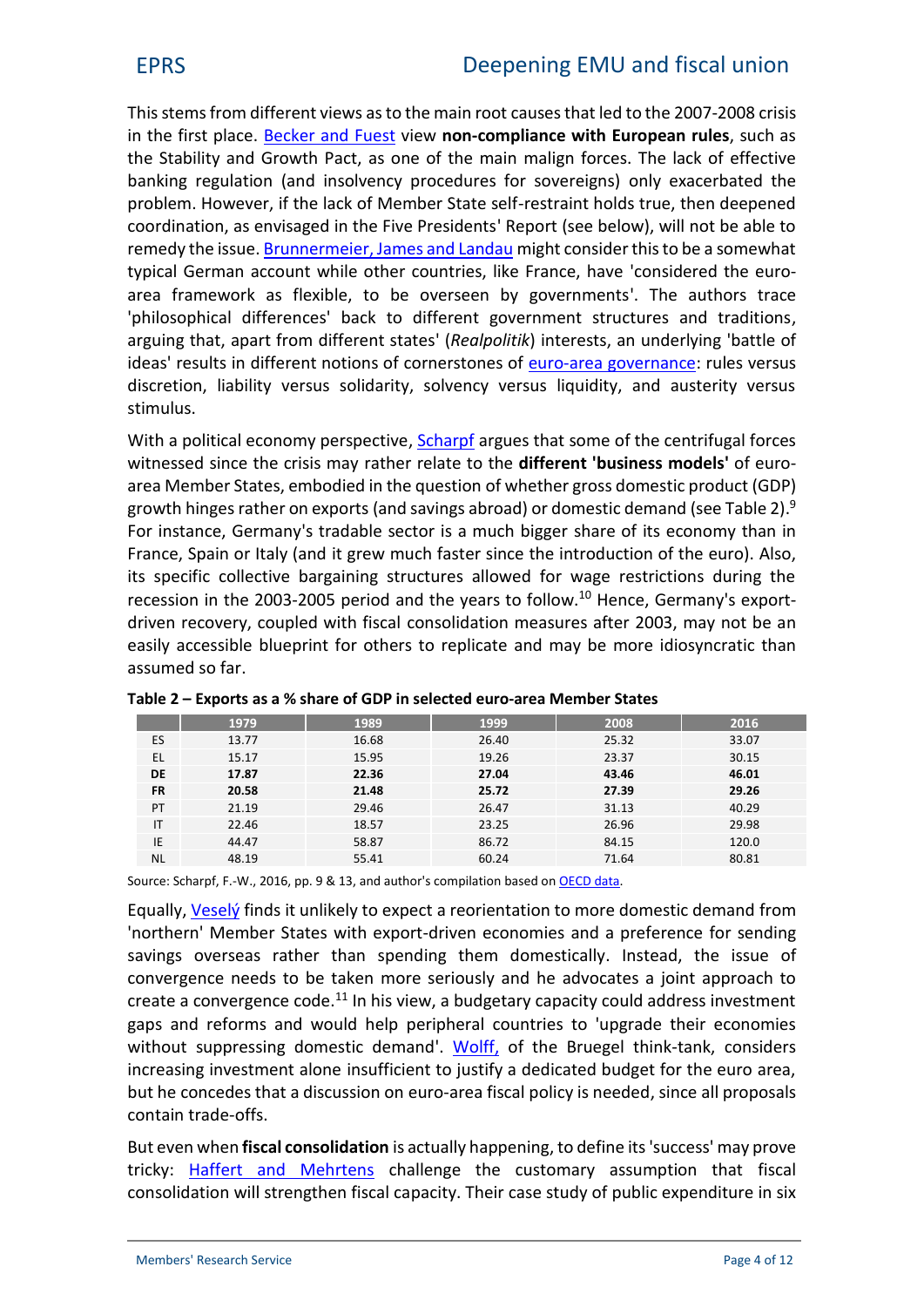countries with sustained budget surpluses shows that 'surpluses were mostly achieved through expenditure cuts but predominantly used for tax cuts'.<sup>12</sup>

Another challenge for the euro stems from the dynamics of **financial imbalances**. A recent European Central Bank (ECB) [working paper](https://www.ecb.europa.eu/pub/pdf/scpwps/ecb.wp2076.en.pdf?f1d8a7afb5c902e03aaf707a529e6010) argues that these necessarily emerge between asymmetric Member States and that 'the magnitude of these long-term imbalances increases with the degree of cross-country heterogeneity'. However, it is not only economic fundamentals that seem to matter but also institutional differences. The paper finds that some of the pro-cyclicality of net capital inflows observed in the south of Europe is related to frictions in domestic credit markets. In relation to this, *[Erik Jones](http://www.tandfonline.com/doi/abs/10.1080/03932729.2016.1224699)* argues that monetary unions can indeed exist **without fiscal unions**. In his view, the importance of well-functioning (cross-border) capital markets and hence a deepened financial union by far outweighs the potentially stabilising effect of fiscal measures. Indeed, [ECB data](https://www.ecb.europa.eu/pub/pdf/other/ecb.financialintegrationineurope201705.en.pdf) indicate higher risk-sharing potential from cross-border capital markets than from fiscal tools.

Drawing lessons from federal fiscal stabilisers in the USA, [Alcidi and Thirion](https://www.ceps.eu/system/files/No 2017_07 CA and GT Fiscal risk-sharing and resilience to shocks.pdf) from the think-tank CEPS caution against superficial comparisons. Yet, in their view, unemployment insurance in the US 'shows that *ex ante* re-insurance of decentralised basic unemployment schemes can be achieved such that it limits the degree of inter-state solidarity to a large extent, while allowing for outright transfers in the face of large shocks'.

## *Recent economic developments in the euro area*

According to most recent forecasts, the euro-area Member States are slowly recovering, with estimated GDP growth in 2017 of 1.7 % (see Appendix). However, in order to spur the reform debate around a possible fiscal union, [Buti et al](http://voxeu.org/article/unusual-recovery-charting-way-forward-european-policymakers). argue that the specificity of this euro-area recovery remains relevant for the choice of future policy instruments. They find and warn against complacency. Despite a 'supportive policy environment' and 'favourable financing conditions' over the last five years, they consider the current recovery tendencies to be 'atypical' and 'constrained by legacies of the crisis such as high levels of private and public debt, large stocks of non-performing loans [\(NPLs\)](https://www.ecb.europa.eu/explainers/tell-me/html/npl.en.html) in the banking sector, and elevated unemployment in several countries. The slack present in the economy seems to go beyond what is suggested by headline data'. This slack is most obvious with regard to the labour market and subdued real wage growth, low bank profitability in several countries, and investment activity that is still below crisis levels.

Low bank profitability<sup>13</sup> relates not only to a high number of NPLs in some Member States (see Appendix), but also to the extraordinary low-interest rate environment steered by the ECB and growing [regulatory compliance costs](http://www.europarl.europa.eu/RegData/etudes/BRIE/2016/586635/EPRS_BRI%282016%29586635_EN.pdf) since 2010. Looking at aggregate data for the euro area, the ECB finds the [level of financial integration](https://www.ecb.europa.eu/pub/pdf/other/ecb.financialintegrationineurope201705.en.pdf) still below pre-crisis levels.<sup>14</sup> From a policy-maker's perspective, according to the ECB, this highlights the importance of the capital markets union and completion of the banking union. The latter is not only incomplete with regard to its third pillar, a European Deposit Insurance Scheme [\(EDIS\)](http://www.europarl.europa.eu/RegData/etudes/BRIE/2016/579090/EPRS_BRI%282016%29579090_EN.pdf), but it is also struggling with consistent application of the new resolution framework.<sup>15</sup>

The 2007-2008 economic and financial crisis led to years of **under-investment and under employment**. The European Investment Bank [\(EIB\)](http://www.eib.org/attachments/strategies/operational_plan_2017_2019_en.pdf) reports that in some countries, real investment has been gradually recovering since 2010 and 2008 levels were reached at the end of 2015. However, in others, the recovery began only in 2013 and investment is still some 9 % below pre-crisis levels while in countries 'most hit by the crisis, investment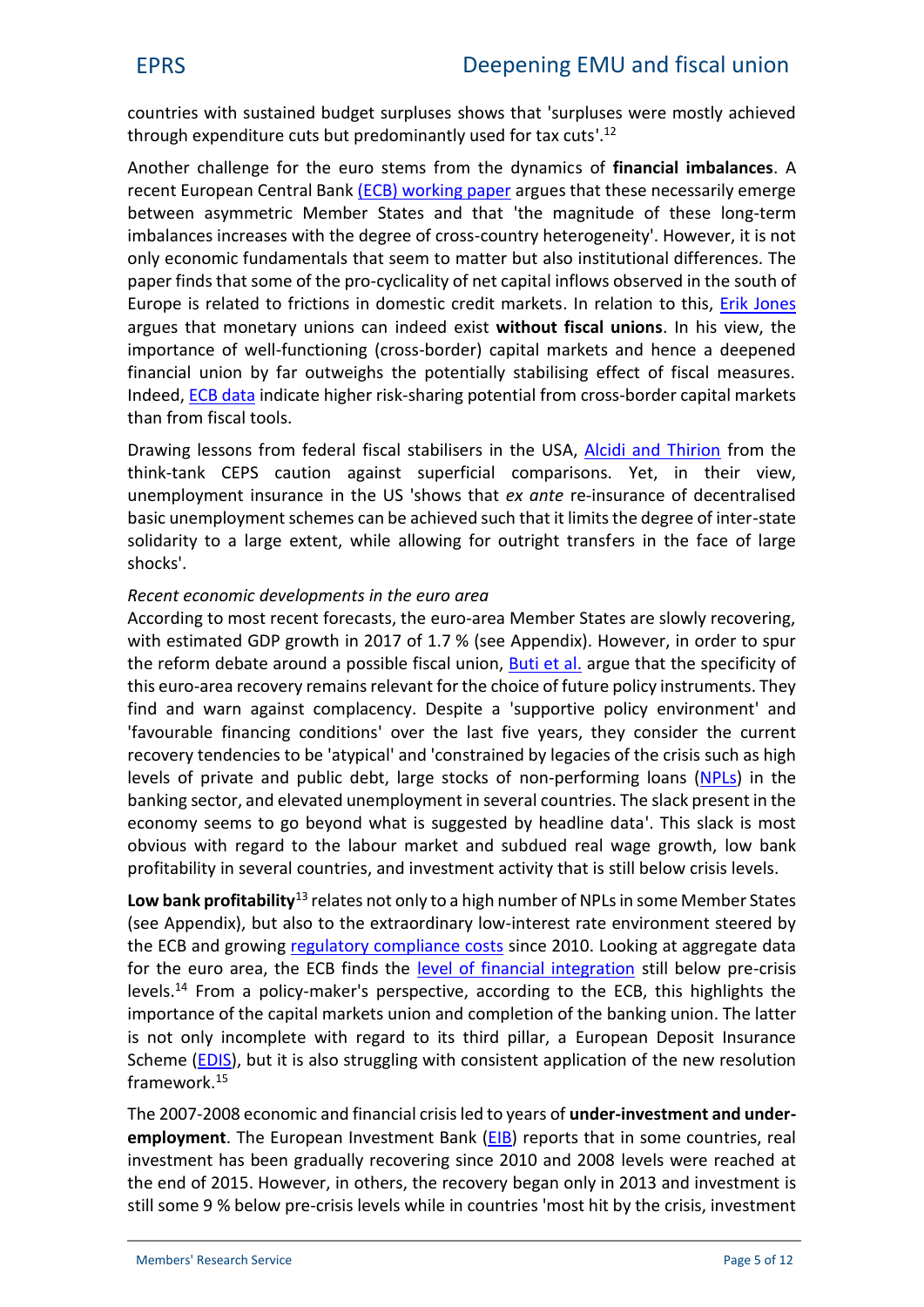remains some 27 % below the 2008 level'. The bank estimates an annual investment backlog of up to €435 billion just to reach pre-crisis levels. In this respect, EU financing activity through EFSI can just help to kick-start investment (and has other limitations, such as unbalanced regional coverage)<sup>16</sup> whereas the EU Structural and Investment Funds [\(ESIF](https://ec.europa.eu/info/funding-tenders/european-structural-and-investment-funds_en)) amount to only 0.4 % of EU GDP.

## **From the Five Presidents' Report to the white paper process**

## **Five Presidents' Report**

In line with the 2014 [political guidelines](https://ec.europa.eu/priorities/publications/president-junckers-political-guidelines_en), European Commission President Jean-Claude Juncker and the Presidents of, respectively, the European Council, Donald Tusk, the Eurogroup, Jeroen Dijsselbloem, the European Central Bank, Mario Draghi, and the European Parliament, Martin Schulz, prepared a report on [completing Europe's economic and monetary union](https://www.google.be/url?sa=t&rct=j&q=&esrc=s&source=web&cd=1&cad=rja&uact=8&sqi=2&ved=0ahUKEwiUhKrr1OPMAhWlBsAKHfSiCU4QFggcMAA&url=https%3A%2F%2Fec.europa.eu%2Fpriorities%2Fpublications%2Ffive-presidents-report-completing-europes-economic-and-monetary-union_en&usg=AFQjCNHSwU-U39e0wX_oqdBB4f_20l61Ow&bvm=bv.122448493,d.ZGg) (the 'Five Presidents' Report'). This report, presented on 22 June 2015, provides a blueprint as to how to deepen European monetary union (EMU), and the successive stages for implementation, beginning from July 2015. It builds on the 2012 'Four Presidents' [Report](http://www.consilium.europa.eu/uedocs/cms_Data/docs/pressdata/en/ec/134069.pdf)', as well as on a number of Commission documents. The text proposes four building blocks to complete EMU:

- towards economic union (convergence, prosperity and social cohesion);
- towards financial union (integrated finance for an integrated economy);
- towards fiscal union (an integrated framework for sound and integrated fiscal policies); and
- democratic accountability, legitimacy and institutional strengthening ('political union').

The report's first stage, entitled 'deepening by doing' (1 July 2015 – 30 June 2017), prescribes building on existing instruments and treaties to boost competitiveness and structural convergence, complete the financial union, achieve responsible fiscal policies at national and euro-area level, and enhance democratic accountability. The second stage, 'completing EMU', proposes far-reaching measures to make the convergence process more binding, in particular through a set of commonly agreed benchmarks that could be given a legal nature, with the final stage to be reached at the latest by 2025 (see text box below).

Beginning as of 1 July 2017, the report's second stage, the notion of 'completing EMU' would have to include: 'Commonly agreed **benchmarks** for convergence' ... and '**significant progress** towards these standards' ... which 'would be among the conditions for each euro-area Member State to participate in a **shock absorption mechanism** for the euro area'. Such a mechanism 'should not lead to permanent transfers', 'neither undermine the incentives for sound fiscal policy-making', be developed within the European Union framework, and 'should not be an instrument for crisis management'.

**European Parliament Resolution on the 2017 Commission work programme (CWP)** On 6 July 2017, Parliament adopted its [resolution](http://www.europarl.europa.eu/sides/getDoc.do?type=TA&language=EN&reference=P8-TA-2016-0312) on the 2017 CWP, including 'completing the economic and monetary union'. It asks the Commission to present a **consistent and well-substantiated set of proposals** on completing economic and monetary union as identified by the Five Presidents' Report and, in addition:

- calls for closer economic policy coordination with a view to addressing the euro area's investment gaps and strengthening reform efforts in order to increase competitiveness and to sustain demand;
- considers that the banking union needs to be completed, with risk-reduction measures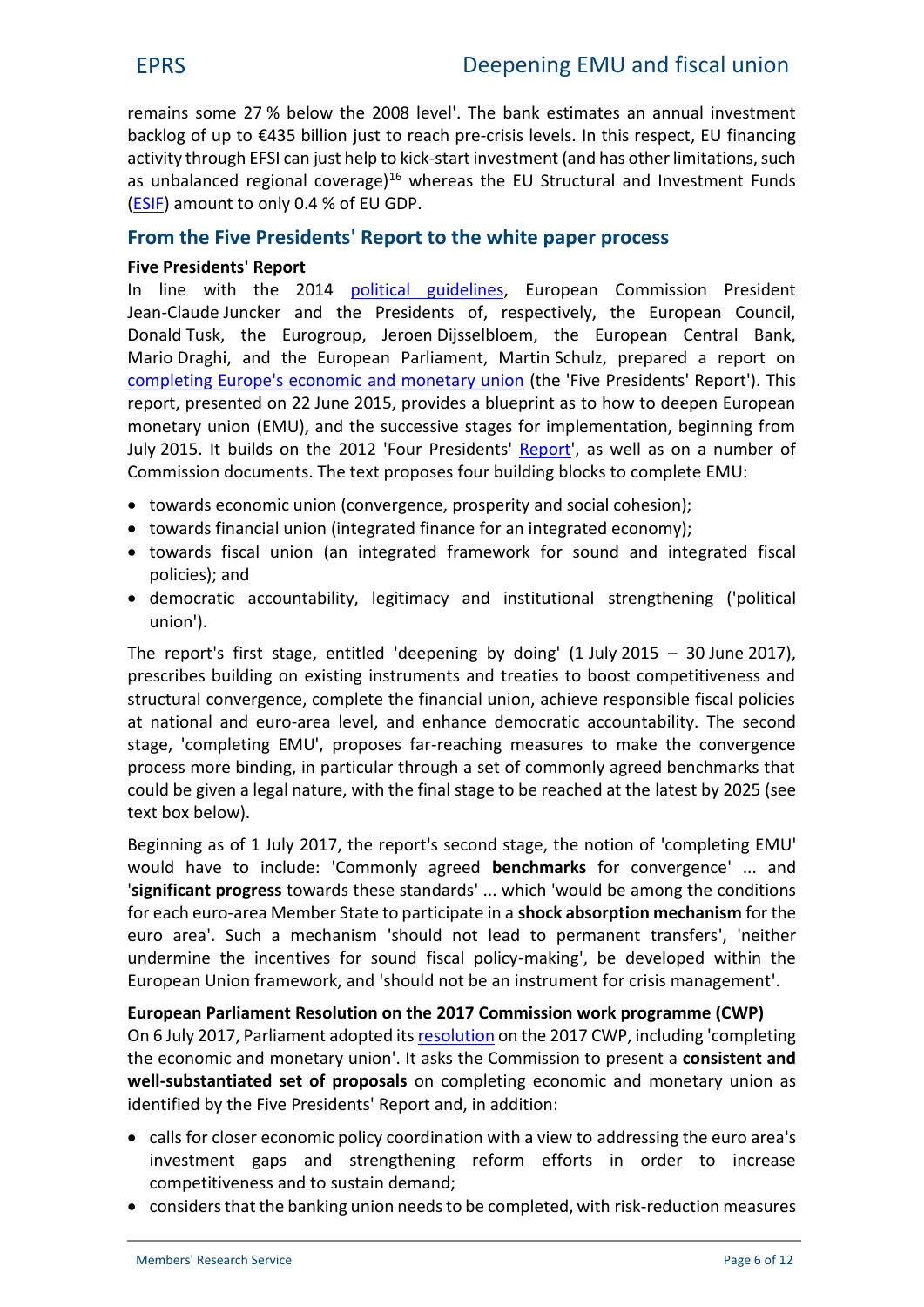going hand in hand with risk-sharing; and

 notes that the outcomes of the ongoing reflection on developing an economic and monetary union fiscal capacity should be taken into account'.

## **Commission Work Programme for 2017**

The Commission's [Work Programme for 2017](https://ec.europa.eu/info/publications/work-programme-commission-key-documents-2017_en), presented on 25 October 2016, lists among its priorities creating a 'deeper and fairer economic and monetary union' aiming at 'a Europe that protects our economies and ensures a fair playing field for workers and business'. The document envisages **new initiatives** under two topical headlines as well as **complementary action**.

As part of 'a strong union built on a strong EMU', the Commission planned to take the following action for 2017:

- a 'white paper on EMU stage 2;
- a 'stability oriented review' of the Stability and Growth Pact;
- the incorporation of the [Treaty on Stability, Coordination and Governan](http://eur-lex.europa.eu/legal-content/EN/TXT/?uri=URISERV:1403_3)ce into the EU framework; and
- the review of the European system of financial supervisi[on \(E](http://www.europarl.europa.eu/atyourservice/en/displayFtu.html?ftuId=FTU_3.2.5.html)SFS)'.

Under the heading '[European Pillar of Social Rights](https://ec.europa.eu/commission/priorities/deeper-and-fairer-economic-and-monetary-union/european-pillar-social-rights_en)', the Commission adopted its [proposal](http://eur-lex.europa.eu/legal-content/EN/TXT/?qid=1494929211162&uri=CELEX:52017DC0251) on 26 April 2017.

Among 'complementary action', the Commission includes action to 'complete' the banking union, which means finding an agreement on the proposal for a common European deposit insurance scheme. Proposed in November 2015, the [EDIS proposal](http://www.europarl.europa.eu/RegData/etudes/BRIE/2016/579090/EPRS_BRI%282016%29579090_EN.pdf) is still being negotiated. The Commission also addresses necessary revisions of substantial parts of EU banking legislation ([capital requirements](http://www.europarl.europa.eu/RegData/etudes/BRIE/2017/599385/EPRS_BRI%282017%29599385_EN.pdf) and the [resolution framework](http://www.europarl.europa.eu/RegData/etudes/BRIE/2017/603958/EPRS_BRI%282017%29603958_EN.pdf) for banks). Initiated in November 2016, the legislative procedures are still on-going.

As of [mid-2017](https://epthinktank.eu/2017/07/12/the-european-commission-at-mid-term-state-of-play-of-president-junckers-ten-priorities/), the European Commission has, benchmarked against its own list of planned initiatives and actions, published the European Social Pillar (new initiatives) and proposed a major review of existing banking legislation (complementary action) only. According to Directorate-General for Financial Stability, Financial Services and Capital Markets Union ([DG FISMA\)](https://ec.europa.eu/info/sites/info/files/management-plan-fisma-2017_en_1.pdf), the revision of ESFS is under way.

#### **Legislative priorities for 2017**

On 13 December 2016, the European Commission, the Council and Parliament published a [Joint Declaration on the EU's legislative priorities for 2017.](https://ec.europa.eu/commission/sites/beta-political/files/joint-declaration-legislative-priorities-2017-jan2017_en.pdf) Out of those 59 priorities, only two ongoing legislative dossiers are relevant for EMU reform in the strict sense: (i) the **[European Deposit Insurance Scheme](http://www.europarl.europa.eu/legislative-train/theme-deeper-and-fairer-economic-and-monetary-union/file-european-deposit-insurance-scheme-%28edis%29)** and (ii) the revision of the **[Single Resolution](http://www.europarl.europa.eu/legislative-train/theme-deeper-and-fairer-economic-and-monetary-union/file-amendments-of-the-single-resolution-mechanism-regulation)** [Mechanism Regulation](http://www.europarl.europa.eu/legislative-train/theme-deeper-and-fairer-economic-and-monetary-union/file-amendments-of-the-single-resolution-mechanism-regulation).

#### **European Commission White Paper process 2017**

On 1 March 2017, the Commission published a [white paper on the future of Europe](http://europa.eu/rapid/press-release_IP-17-385_en.htm) and launched a 'reflection paper' process with several topical reports to be issued by December 2017. The white paper develops five scenarios of differing scope and speed of possible future steps of integration: (i) 'carrying on'; (ii) 'doing less together'; (iii) 'some do more'; (iv) 'radical redesign'; and (v) 'doing much more together'. Deviating from the roadmap sketched out in June 2015 Five Presidents' report, the Commission redrafted the whole process and did not deliver a genuine [white paper](http://eur-lex.europa.eu/summary/glossary/white_paper.html) on EMU reform as had been expected. The institution broadened the topic and applied a scenario approach instead of presenting specific proposals.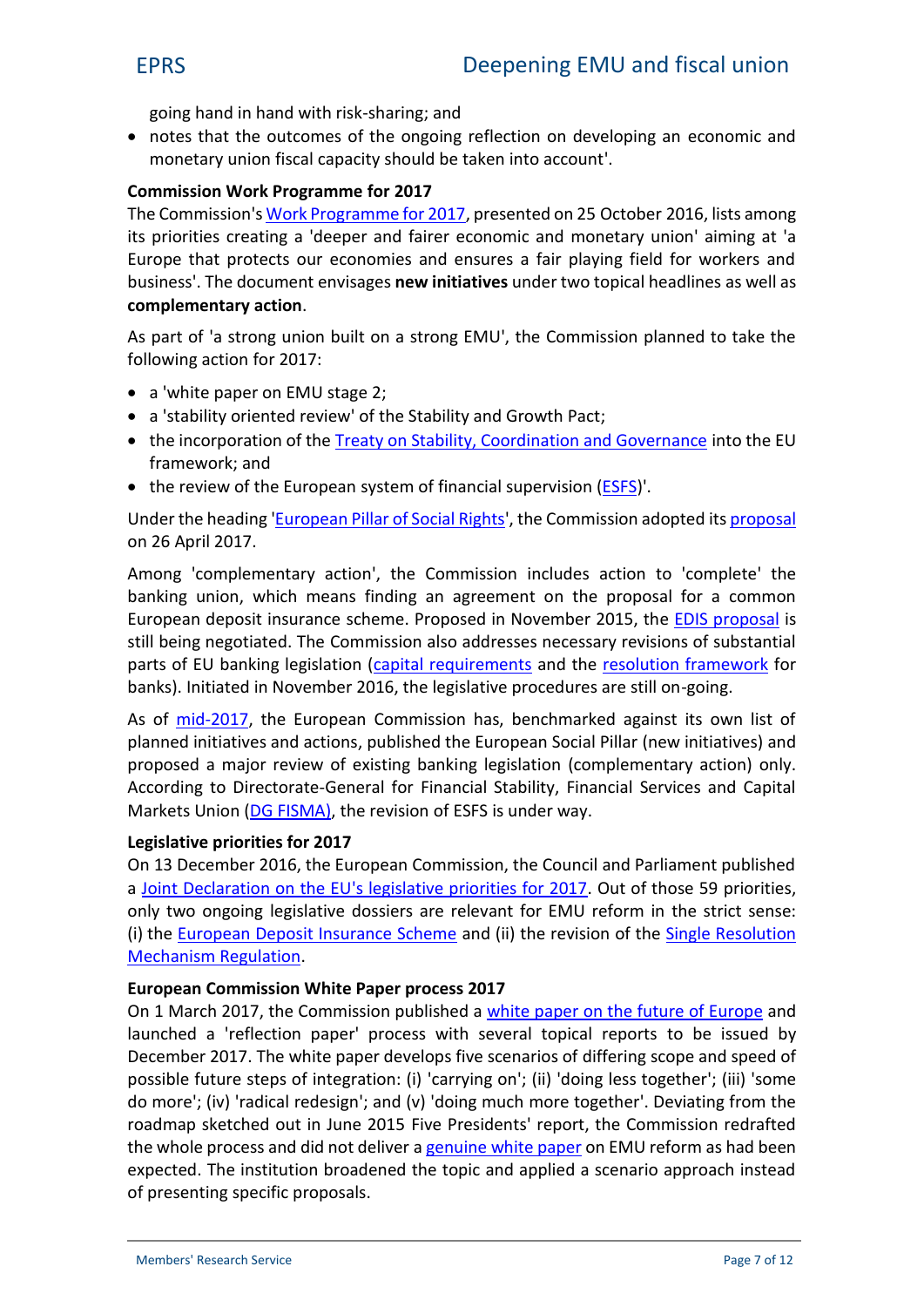# **Reflection paper on deepening EMU**

#### **Key elements**

The reflection paper on the [deepening of the economic and monetary union](https://ec.europa.eu/commission/publications/reflection-paper-deepening-economic-and-monetary-union_en) of 31 May 2017 assesses progress made so far and outlines the next steps in two phases: 2017 to 2019 and 2020 to 2025. It describes action to be taken up to the next elections in 2019 (mainly completing banking union and capital markets union) and delivers a 'series of options' for the following years. After 2020, the Commission envisages euro area options for a common issuance of debt ('European safe asset'), without any reference to the [no bail-out clause](http://ec.europa.eu/economy_finance/articles/governance/pdf/20140331_conclusion_en.pdf) of Article 125 of the Treaty on the Functioning of the European Union (TFEU), as well as a macroeconomic stabilisation function, such as a 'European Investment Protection Scheme'.

Unlike other reflection papers so far, the one on EMU does not apply the five scenario logic of the white paper. Instead, it develops four 'guiding principles', which are in fact functional goals: (i) jobs, growth, social fairness, economic convergence and financial stability; (ii) responsibility and solidarity, risk reduction and risk-sharing going hand in hand; (iii) the need for EMU to remain open to all EU Member States; and (iv) a more transparent and accountable decision-making process.

#### **Assessment**

Specified for the fiscal union part, the Commission regards the combination of three further elements to be necessary: (i) sound public finances; (ii) 'complementing common stabilisation tools'; (iii) a combination of market discipline and a shared rulebook. However, the report does not present a clear argument in favour of (ii), such as estimates of potential shock absorption effects of fiscal stabilisers (and contrasting such effects to deeper financial integration). The discussion on different options remains descriptive but, with regards to a possible unemployment variant, clearly opts for a 're-insurance' model.

The paper highlights the importance of steps initiated since 2011, such as the ESM, the overhaul of the European Semester, including a greater focus on the aggregate fiscal stance of the euro area, or the set-up of the [European Fiscal Board](http://www.europarl.europa.eu/RegData/etudes/ATAG/2015/542674/IPOL_ATA%282015%29542674_EN.pdf) in 2015. In this view, pre-crisis imbalances, such as real-estate bubbles in some Member States, would be more easily detected under the current framework. However, the Commission admits that 'a strong process of re-convergence is not yet visible' and real GDP per capita in countries like Italy remains as low as in 1999.

Unlike initially expected, the document does not include concrete measures of a legal nature to complete EMU. Preparatory work initially included analytical input from a highlevel expert group, to be set up in September 2016 but the Commission decided to produce the document internally.

## **European Parliament**

On 24 June 2015, two days after the Five Presidents' Report, the European Parliament adopted its [resolution](http://www.europarl.europa.eu/sides/getDoc.do?type=TA&language=EN&reference=P8-TA-2015-0238) on a 'review of the economic governance framework: stocktaking and challenges' and, among other things, proposed a fiscal capacity within the euro area. Parliament furthermore demanded that the ESM and the fiscal compact (the fiscal part of the [Treaty on Stability, Coordination and Governance\)](http://eur-lex.europa.eu/legal-content/EN/TXT/?uri=URISERV:1403_3), 'be fully integrated into the Community framework' and thus made formally accountable to Parliament.

With regard to the discussion on how to establish such a fiscal capacity, Parliament did not wait for the European Commission to deliver a specific proposal. On 16 February 2017, it adopted a [resolution](http://www.europarl.europa.eu/sides/getDoc.do?type=TA&language=EN&reference=P8-TA-2017-0050) on budgetary capacity for the euro area. Following a lengthy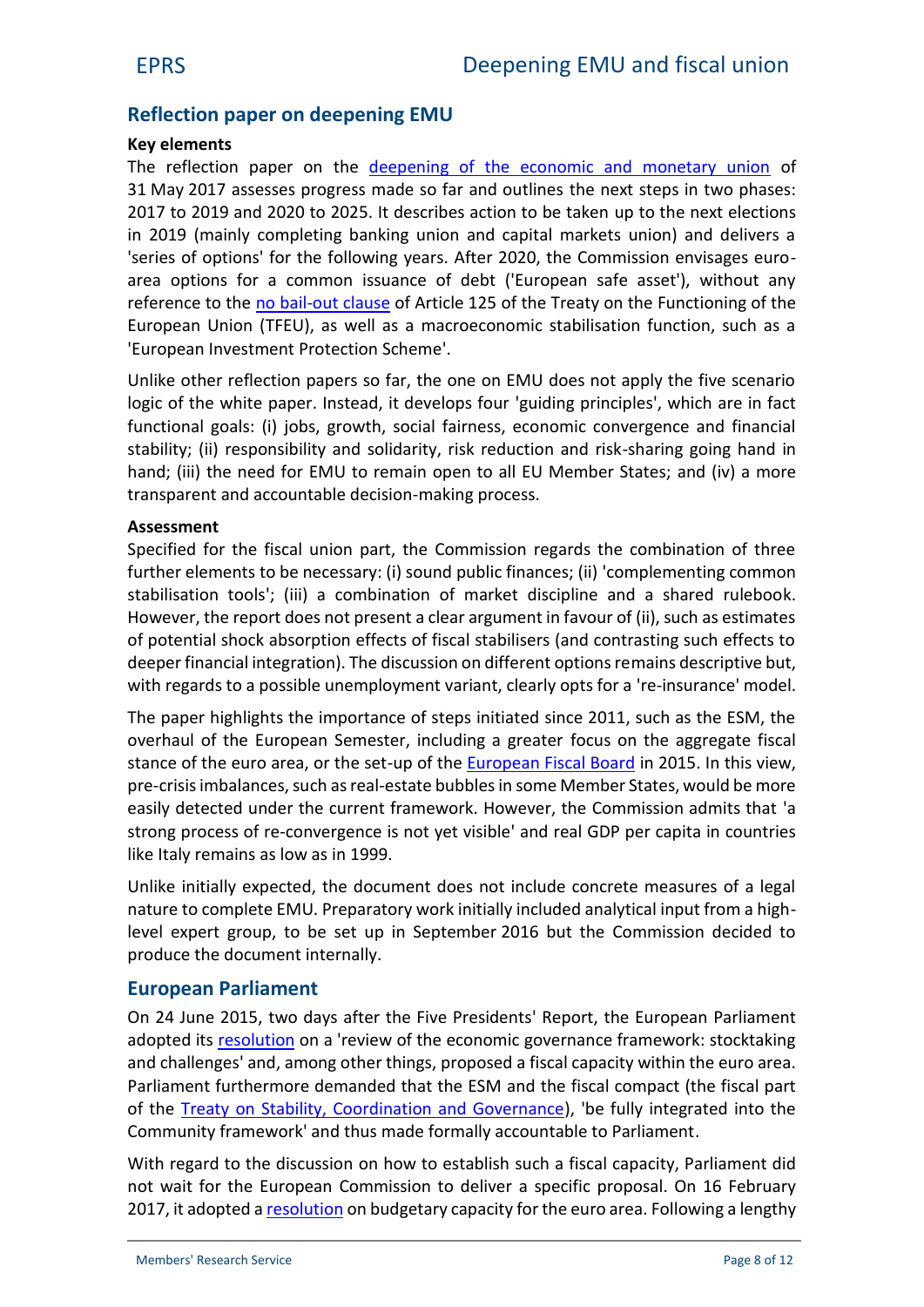negotiation process, Parliament set out a roadmap for a fiscal capacity with an ESM eventually to be turned into a European monetary fund (EMF), as well as 'additional budgetary capacity for the euro area'. The resolution spells out three pillars of such a potential fiscal capacity: (i) a 'convergence code' to accompany the Stability and Growth Pact, taking into account the country-specific recommendations, which would establish convergence criteria, for a five-year period, 'regarding taxation, labour, market, investment, productivity, social cohesion, and public administration, and good governance capacities'; (ii) the second pillar would absorb asymmetric shocks via automatic shock absorption mechanisms and be administered through a future EMF. Parliament refrained from directly advocating either a European unemployment insurance system or a reinsurance solution but stressed that it would have to be 'budgetary neutral over the longer cycle'; (iii) finally, a third pillar to counter symmetric shocks insofar as these 'are brought about by a lack of internal demand'. The role of the euro-area budget would be to fund 'investment aimed at aggregating demand and full employment in line with Article 3 TEU'.

On 13 June 2017, the European Parliament held a plenary [discussion](http://www.europarl.europa.eu/ep-live/en/plenary/video?debate=1497358855843) on the Commission reflection paper.

# **Remaining challenges**

One side of the coin in the debate about risk sharing and risk reduction relates to Member States' responsibility: implementation of country specific recommendations [\(CSRs](http://www.europarl.europa.eu/RegData/etudes/STUD/2017/602081/IPOL_STU%282017%29602081_EN.pdf))<sup>17</sup> has been lacking ever since its inception in the current form in 2011 (in 2016, only 2 [%](http://www.europarl.europa.eu/RegData/etudes/ATAG/2017/587394/IPOL_ATA%282017%29587394_EN.pdf) were fully implemented). Existing [fiscal rules](http://www.europarl.europa.eu/RegData/etudes/IDAN/2016/497739/IPOL_IDA(2016)497739_EN.pdf) are sometimes bent and have, at times, proven difficult to enforce.<sup>18</sup>

The European Commission's reflection paper offers a roadmap for steps to be undertaken by 2019 and future reforms (under a new Commission and a new Parliament) by 2025. Some of the proposals would require changes to the European Treaties, others would not, but already the status quo of economic governance is struggling with upholding transparency<sup>19</sup> and legitimacy at national level.<sup>20</sup> In addition, current Brexit negotiations and the ongoing migration crisis do not provide a political climate conducive to preparing a debate on Treaty change any time soon. 'The national antagonisms the crisis has exacerbated – or, sometimes, even created from scratch – have made it all the more difficult to give the EU more competences'.<sup>21</sup>

Deepening EMU's fiscal union entails not only difficult technical decisions and trade-offs regarding policy instruments but also two conundrums for policy-makers, a political and an economic one. The **political conundrum** is about sequencing: on the one hand, political support for more euro-area fiscal stabilisation will increase the more Member States actually converge. On the other hand, the Five Presidents' Report and most Commission documents assume that having had such a stabilising system already in place would have made it much easier for crisis-ridden countries to embark on a (cyclical) recovery path, and hence better able to pursue (structural) reforms and to create growth, which ultimately contributes to overall euro-area convergence.

From today's perspective however, the issue of how to sequence risk sharing and risk reduction measures creates an impasse in EU decision-making.<sup>22</sup> Unlike the 'crisis stabilisation' provided so far, such as conditional ESM assistance *after* a balance-of payments crisis becomes imminent, a euro-area stabilisation function would be aimed at creating fiscal space *ex-ante* and hence contribute to 'crisis prevention'. Critics view this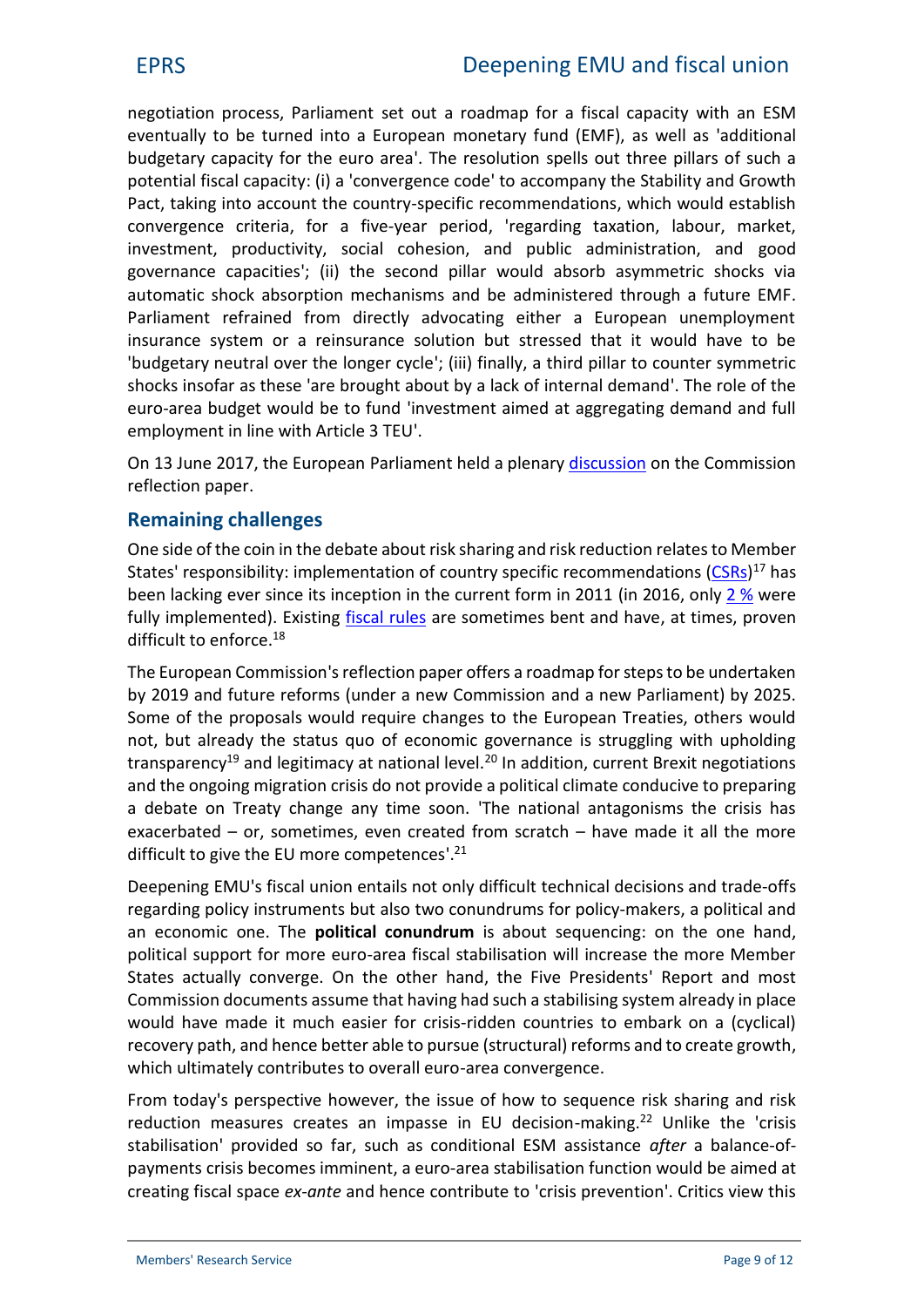reversal of logic as prone to [moral hazard](http://www.investopedia.com/terms/m/moralhazard.asp) and thus resulting in a 'permanent transfer union'. The latter is explicitly ruled out by the Commission's [reflection](https://ec.europa.eu/commission/sites/beta-political/files/reflection-paper-emu_en.pdf) paper.

The **economic conundrum** may prove even more difficult: most economic accounts of the crisis concede that converging euro-area economies are key to make the centralised monetary policy more effective and the use of fiscal stabilisation instruments less likely. Additionally, the underlying assumption of most studies considers eventual convergence necessary as well as possible, if only the weaknesses of the original institutional EMU set-up were rectified. The streamlining of the economic governance framework since 2011 and especially the macroeconomic imbalance procedure address previously unnoticed potential channels of disintegration, such as major current account imbalances or high levels of private debt.

There are two caveats to this view: first, the present set of surveillance rules, introduced during the crisis as 'lessons learned' to prevent future crises, will be implemented differently the more the Commission views its responsibility to actually enforce them as a 'political' decision. The second is that some of the underlying centrifugal forces inside the monetary union may not be able to be 'hedged' through enhanced surveillance. While it may appear tempting, for instance, to blame Germany for running 'excessive' current account surpluses at the expense of other Member States, $23$  the accommodative monetary policy (and thus low external value of the common currency) of the ECB has had its role too. Current research suggests that so far neglected aspects equally contribute to the euro area's heterogeneity: the size of the non-tradable sector in an economy as well as itslabour market institutions and collective bargaining structures may play an important role in individual Member States' shock absorption capacity. If these aspects are not taken into account, the one-size-fits-all monetary policy may well continue to produce diverging tendencies.

# **Main references**

D'Alfonso, A. Stuchlik, A., [A fiscal capacity for the euro area](http://www.europarl.europa.eu/RegData/etudes/IDAN/2016/589774/EPRS_IDA(2016)589774_EN.pdf) – Options for reform to counter [asymmetric shocks,](http://www.europarl.europa.eu/RegData/etudes/IDAN/2016/589774/EPRS_IDA(2016)589774_EN.pdf) EPRS, European Parliament, September 2016.

European Commission, [Reflection paper on the deepening](https://ec.europa.eu/commission/sites/beta-political/files/reflection-paper-emu_en.pdf) of the economic and monetary union, 31 May 2017.

European Parliament [resolution](http://www.europarl.europa.eu/sides/getDoc.do?type=TA&language=EN&reference=P8-TA-2015-0323) of 16 September 2015 on the Commission Work Programme 2016 [\(2015/2729\(RSP\)](http://www.europarl.europa.eu/oeil/popups/ficheprocedure.do?lang=en&reference=2015/2729%28RSP%29)).

European Parliament [resolution](http://www.europarl.europa.eu/sides/getDoc.do?type=TA&language=EN&reference=P8-TA-2016-0312) of 6 July 2016 on the strategic priorities for the Commission Work Programme 2017 ([2016/2773\(RSP\)\)](http://www.europarl.europa.eu/oeil/popups/ficheprocedure.do?lang=en&reference=2016/2773%28RSP%29).

European Parliament [resolution](http://www.europarl.europa.eu/sides/getDoc.do?type=TA&language=EN&reference=P8-TA-2017-0050) of 16 February 2017 on budgetary capacity for the euro area [\(2015/2344\(INI\)\)](http://www.europarl.europa.eu/oeil/popups/ficheprocedure.do?lang=en&reference=2015/2344%28INI%29).

Rinaldi, D., Núñez Ferrer, J. [Towards an EU budget with an effective stabilisation function](http://www.firstrun.eu/files/2017/04/EU-Budget-Stabilisation-Function-FirstRun-v3-1.pdf), FIRSTRUN – Fiscal Rules and Strategies under Externalities and Uncertainties, Horizon 2020, April 2017.

Scharpf, F. W., [Forced Structural Convergence in the Eurozone](http://www.mpi-fg-koeln.mpg.de/pu/mpifg_dp/dp16-15.pdf) – Or a Differentiated European [Monetary Community](http://www.mpi-fg-koeln.mpg.de/pu/mpifg_dp/dp16-15.pdf), MPIfG Discussion Paper 16/15, December 2016.

Veselý, L., [Can Europe Converge On What 'Convergence' Should Mean?](https://www.socialeurope.eu/2017/04/can-europe-converge-convergence-mean/), Social Europe, April 2017.

# **Endnotes**

<sup>1</sup> See M.K. Brunnermeier, H. James, J.-P. Landau, *[The Euro and the Battle of Ideas](http://press.princeton.edu/titles/10828.html)*, Princeton University Press, 2016; H. Enderlein, E. Letta et al., Repair and [prepare: Growth and the](http://www.institutdelors.eu/media/repair-and-prepare-growth-and-the-euro-after-brexit.pdf?pdf=ok) euro after Brexit, : Bertelsmann Stiftung, Jacques Delors Institut - Berlin and Jacques Delors Institute in Paris, 2016; H. Enderlein, E. Letta, A. De Geus, [Seizing the](https://www.bertelsmann-stiftung.de/fileadmin/files/user_upload/EZ_Euro_Area_2017_ENG.pdf)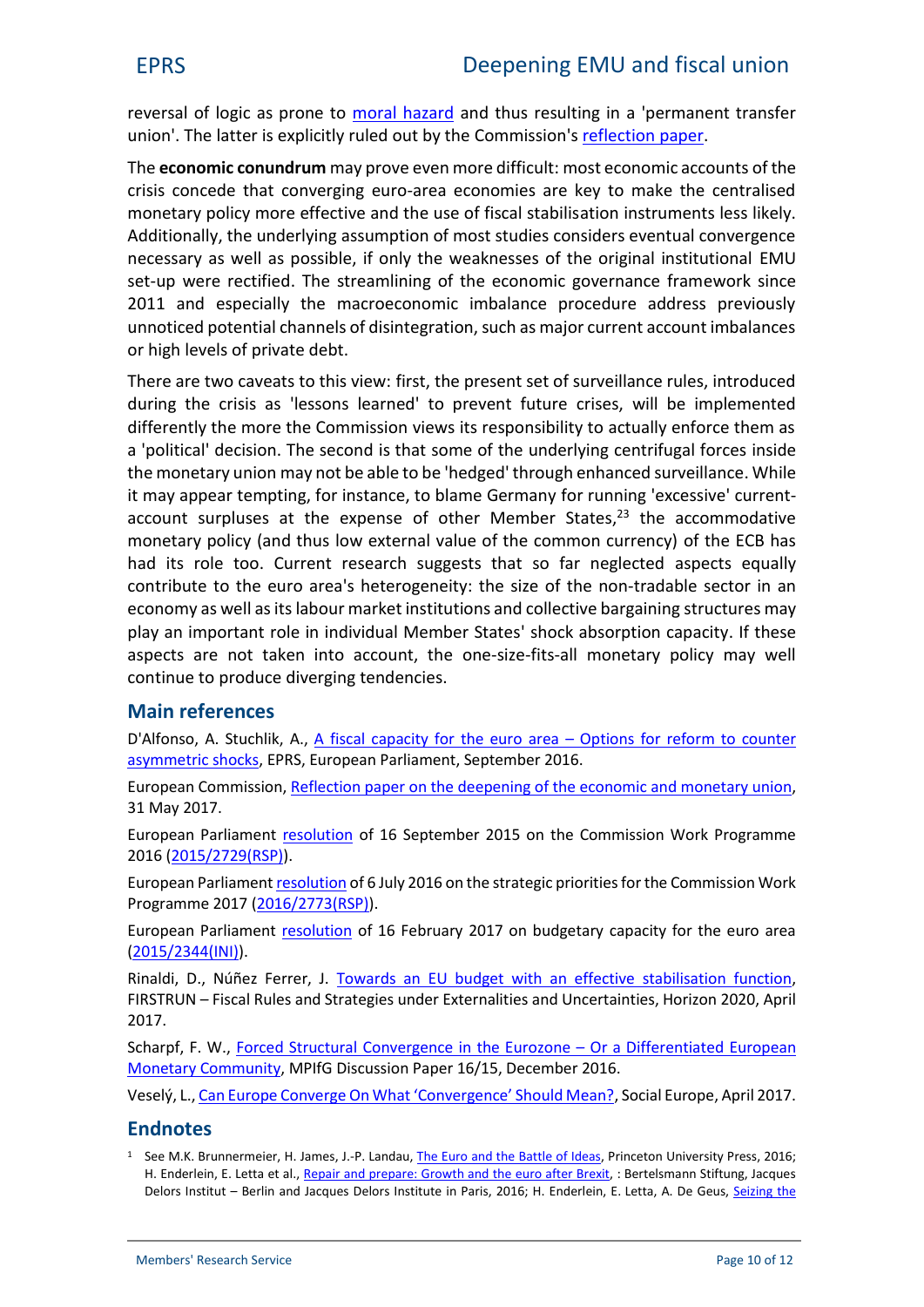[Moment for Euro Area Reform](https://www.bertelsmann-stiftung.de/fileadmin/files/user_upload/EZ_Euro_Area_2017_ENG.pdf), Bertelsmann Stiftung, Jacques Delors Institut, May 2017; L. Tsoukalis, [In defence of](https://global.oup.com/academic/product/in-defence-of-europe-9780198755319?cc=be&lang=en&) Europe – [Can the European project be saved?,](https://global.oup.com/academic/product/in-defence-of-europe-9780198755319?cc=be&lang=en&) Oxford University Press, 2016.

- <sup>2</sup> For early contributions, see C. Allard et al., [Toward a Fiscal Union for the Euro Area](https://www.imf.org/external/pubs/ft/sdn/2013/sdn1309.pdf), IMF Staff Discussion Note, September 2013; S. Dullien, *Improving Economic Stability in Europe*. What the Euro Area Can Learn from the United [States' Unemployment Insurance](http://www.swp-berlin.org/fileadmin/contents/products/arbeitspapiere/Paper_US_KS_neu_formatiert.pdf), Working Paper FG 1, German Institute for International and Security Affairs (SWP), 2007; J. Pisani-Ferry, E., Vihriälä, G.B. Wolff, [Options for a euro area fiscal capacity](http://www.bruegel.org/publications/publication-detail/publication/765-options-for-a-euro-area-fiscal-capacity/), Bruegel Policy Contribution, 10 January 2013.
- <sup>3</sup> H. Van Rompuy, [Towards a Genuine Economic and Monetary Union](http://www.consilium.europa.eu/en/workarea/downloadasset.aspx?id=17220), European Council, 26 June 2012. See also: European Commission, [A blueprint for a deep and genuine economic and monetary union](http://eur-lex.europa.eu/LexUriServ/LexUriServ.do?uri=COM:2012:0777:REV1:EN:PDF) – Launching a European [Debate,](http://eur-lex.europa.eu/LexUriServ/LexUriServ.do?uri=COM:2012:0777:REV1:EN:PDF) COM(2012) 777 final/2, 30 November 2012; European Commission, [Towards a Deep and Genuine Economic](http://eur-lex.europa.eu/legal-content/EN/ALL/?uri=CELEX:52013DC0165) [and Monetary Union. The introduction of a Convergence and Competitiveness Instrument,](http://eur-lex.europa.eu/legal-content/EN/ALL/?uri=CELEX:52013DC0165) COM(2013) 165 final, 20 March 2013.
- <sup>4</sup> M. Draghi, 'It matters for monetary policy whether fiscal policy is steering aggregate demand in the same direction, and how strongly.' [On the importance of policy alignment to fulfil our economic potential](https://www.ecb.europa.eu/press/key/date/2016/html/sp160609.en.html), 5th Annual T. PadoaSchioppa Lecture, 9 June 2016. See also Policy Department Bénassy-Quéré, A., Euro [area fiscal stance: definition,](http://www.europarl.europa.eu/RegData/etudes/IDAN/2016/574424/IPOL_IDA%282016%29574424_EN.pdf) [implementation and democratic legitimacy](http://www.europarl.europa.eu/RegData/etudes/IDAN/2016/574424/IPOL_IDA%282016%29574424_EN.pdf), July 2016. In this regard, the IMF reiterated its call for a 'central fiscal capacity' in order to 'bridge the gap between national fiscal space and national fiscal need': see International monetary fund, [Euro Area IMF Staff Concluding Statement of the 2017 Article IV Mission](http://www.imf.org/en/News/Articles/2017/06/15/ms061517-euro-area-staff-concluding-statement-of-the-2017-article-iv-mission), 15 June 2017, p. 2.
- <sup>5</sup> [Eurozone recovery becomes surprise economic story of 2017](https://www.ft.com/content/8db37b0a-46be-11e7-8519-9f94ee97d996), Financial Times, 5 June 2017.
- <sup>6</sup> European Commission, Directorate-General for Economic and Financial Affairs, [Quarterly Report on the Euro Area,](http://ec.europa.eu/economy_finance/publications/eeip/pdf/ip030_en.pdf) Vol. 15, No 2, 2016, p. 5.
- Buti et al argue, however, that completing the financial (and banking) union will generate an even bigger stabilisation effect. See M. Buti, J. Leandro, P. Nikolov, [Smoothing economic shocks in the Eurozone: The untapped potential of](http://voxeu.org/article/smoothing-economic-shocks-eurozone-untapped-potential-financial-union) [the financial union](http://voxeu.org/article/smoothing-economic-shocks-eurozone-untapped-potential-financial-union), Vox.eu, 25 August 2016; E. Jones, *[Financial Markets Matter More than Fiscal Institutions for the](http://www.tandfonline.com/doi/abs/10.1080/03932729.2016.1224699)* [Success of the Euro](http://www.tandfonline.com/doi/abs/10.1080/03932729.2016.1224699), The International Spectator, Vol. 51, No 4, 2016, pp. 29-39.
- <sup>8</sup> See European Parliament, [Draft report on a Budgetary Capacity for the Eurozone,](http://www.europarl.europa.eu/sides/getDoc.do?pubRef=-%2f%2fEP%2f%2fNONSGML%2bCOMPARL%2bPE-582.210%2b01%2bDOC%2bPDF%2bV0%2f%2fEN) Committee on Budgets, Committee on Economic and Monetary Union, 4 May 2016, Point 31.
- Albeit stylised, these differences naturally translate into different approaches of how to 'regain' competitiveness too. See Brunnermeier at al., above; A. Johnston, A. Regan, [European Monetary Integration and the Incompatibility](http://onlinelibrary.wiley.com/doi/10.1111/jcms.12289/abstract) [of National Varieties of Capitalism](http://onlinelibrary.wiley.com/doi/10.1111/jcms.12289/abstract), Journal of Common Market Studies, Vol. 54, No 5, 2015, pp. 318-336.
- <sup>10</sup> C. Dustmann et al (From sick man of Europe to economic [superstar: Germany's](http://www.ucl.ac.uk/~uctpb21/Cpapers/jep_germany_competitiveness.pdf) resurgent economy, Journal of Economic Perspectives, Vol. 28, No 1, 2015, pp. 167-188) consider Germany's labour market governance structures to be the main reason for its recovery, and actually more important than legislated 'Agenda 2010' reforms.
- <sup>11</sup> This, however, may conflict with different and entrenched welfare state conceptions and its EU equivalent in the Member States, see M. Busemeyer et al, [Perspectives on the European economic and social model: distributional](http://www.mpi-fg-koeln.mpg.de/pu/mpifg_ja/IJPP_3-08_Busemeyer.pdf) [and institutional conflicts](http://www.mpi-fg-koeln.mpg.de/pu/mpifg_ja/IJPP_3-08_Busemeyer.pdf), in: International Journal of Public Policy, Vol. 3, No 1/2, 2008, pp. 39-57.
- <sup>12</sup> L. Haffert, P. Mehrtens, [From Austerity to Expansion? Consolidation, Budget Surpluses, and the Decline of Fiscal](http://journals.sagepub.com/doi/abs/10.1177/0032329214556276?papetoc=&) [Capacity](http://journals.sagepub.com/doi/abs/10.1177/0032329214556276?papetoc=&), Politics & Society, Vol. 43, No 1, 2015, pp. 119-148.
- <sup>13</sup> See also Bank for International Settlements (BIS), The financial sector [preparing for the future,](https://www.bis.org/publ/arpdf/ar2017e5.htm) in: BIS 87th Annual Report, 25 June 2017.
- <sup>14</sup> A development not corroborated at global scale, see R. McCauley et al, *Financial deglobalisation in banking*?, Bank for International Settlements, Working paper No 650, June 2017.
- <sup>15</sup> On the recent debate of (contested) state aid for two failing Italian bank, see [Reuters](http://www.reuters.com/article/us-eurozone-banks-italy-veneto-idUSKBN19H26O) and 'Why Italy's  $\epsilon$ 17bn bank rescue deal is [making waves across Europe](https://www.ft.com/content/03a1c7d0-5a61-11e7-b553-e2df1b0c3220)', Financial Times, 26 June 2017 as well as the Commission's [fact sheet](http://europa.eu/rapid/press-release_MEMO-17-1792_en.htm).
- <sup>16</sup> A. D'Alfonso, A. Delivorias, M. Sapała, A. Stuchlik, *Economic and budgetary outlook for the European Union 2017*, EPRS, European Parliament, January 2017 – see chapter on investment.
- <sup>17</sup> A. Zoppè, [Member States with Excessive Macroeconomic Imbalances](http://www.europarl.europa.eu/RegData/etudes/IDAN/2017/602083/IPOL_IDA%282017%29602083_EN.pdf), Economic Governance Support Unit, European Parliament, June 2017.
- <sup>18</sup> See I. Begg, [Fiscal and other rules in EU economic governance: helpful, largely irrelevant or unenforceable?,](http://www.firstrun.eu/files/2016/11/D6.4_Fiscal_rules.pdf) FIRSTRUN – Fiscal Rules and Strategies under Externalities and Uncertainties, H2020, November 2016.
- <sup>19</sup> See P. Leino, T. Saarenheimo, 'Sovereignty and subordination: on the limits of EU economic policy coordination', *European Law Review*, Vol. 42, No 2, 2017, pp. 166-189 [\(working paper version](https://repositori.upf.edu/bitstream/handle/10230/27704/Ademu-WP-036-2016 On the limits of EU economic policy coordination v2.pdf?sequence=1)).
- <sup>20</sup> C. Lord, [How can Parliaments Contribute to the Legitimacy of the European Semester?](https://doi.org/10.1093/pa/gsx017), in: Parliamentary Affairs, Vol. 70, No 3, pp. 1-18.
- <sup>21</sup> J.-W. Müller, [Constitutional fantasy](https://www.lrb.co.uk/v39/n11/jan-werner-muller/constitutional-fantasy), London review of books, Vol. 39, No 11, 1 June 2017, pp. 9-12.
- $22$  See also Scharpf 2016, p. 6. The controversy over the creation (and sequencing) of EDIS is one example of this debate. The issue of how to sequence risk sharing and reduction concerns economists too: a liberal approach views a low-interest environment as conducive to fiscal consolidation, including the [Fiscal Compact](http://www.europarl.europa.eu/RegData/etudes/STUD/2016/581403/EPRS_STU%282016%29581403_EN.pdf) (see Buti et al 2016, Becker, Fuest 2017, etc.) while for a progressive, this is a 'policy error' and governments should boost public